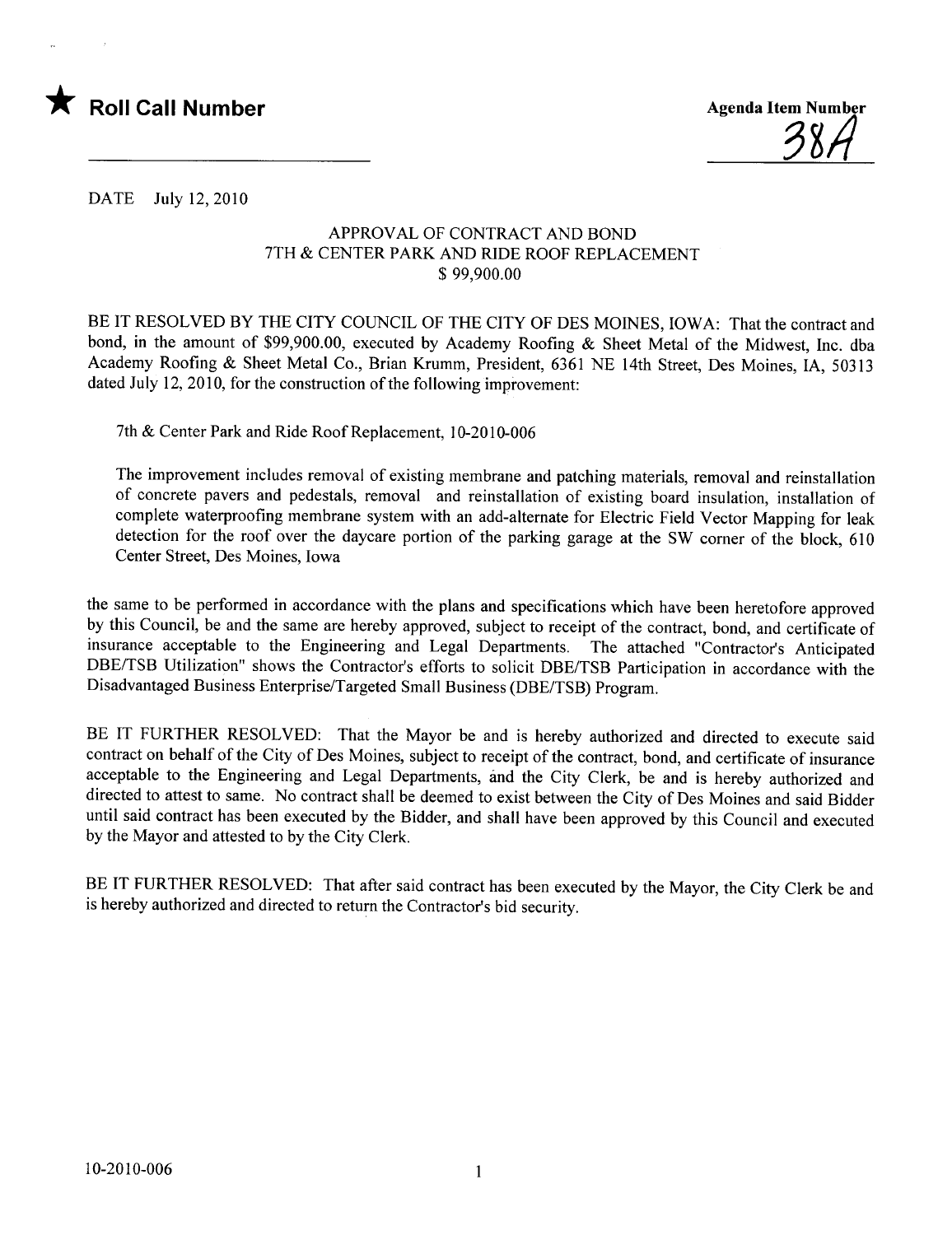



City Clerk

DATE July 12,2010

BE IT FURTHER RESOLVED: That the Des Moines Finance Director is hereby authorized to encumber this contract amount against the funds as identified below, and to acquire Builder's Risk Insurance, if appropriate, for the above referenced improvement.

Moved by to adopt.

FORM APPROVED

Kathleen Vanderpool Deputy City Attorney

~ Funding Source: 2010-2011 CIP, Page Parking-6, Park and Ride Facility Improvements, PKG029, Being: Park and Ride Funds

| <b>COUNCIL ACTION</b> | <b>YEAS</b> | <b>NAYS</b> | <b>PASS</b> | <b>ABSENT</b>   | I, Diane Rauh, City Clerk of said City Council, hereby                                                       |  |  |
|-----------------------|-------------|-------------|-------------|-----------------|--------------------------------------------------------------------------------------------------------------|--|--|
| <b>COWNIE</b>         |             |             |             |                 | certify that at a meeting of the City Council, held on the                                                   |  |  |
| <b>COLEMAN</b>        |             |             |             |                 | above date, among other proceedings the above was                                                            |  |  |
| <b>GRIESS</b>         |             |             |             |                 | adopted.                                                                                                     |  |  |
| <b>HENSLEY</b>        |             |             |             |                 |                                                                                                              |  |  |
| <b>MAHAFFEY</b>       |             |             |             |                 | IN WITNESS WHEREOF, I have hereunto set my hand<br>and affixed my seal the day and year first above written. |  |  |
| <b>MEYER</b>          |             |             |             |                 |                                                                                                              |  |  |
| <b>MOORE</b>          |             |             |             |                 |                                                                                                              |  |  |
| <b>TOTAL</b>          |             |             |             |                 |                                                                                                              |  |  |
| <b>MOTION CARRIED</b> |             |             |             | <b>APPROVED</b> |                                                                                                              |  |  |
|                       |             |             |             |                 |                                                                                                              |  |  |
|                       |             |             |             |                 |                                                                                                              |  |  |
|                       |             |             |             | Mayor           |                                                                                                              |  |  |
|                       |             |             |             |                 | City Clerk                                                                                                   |  |  |